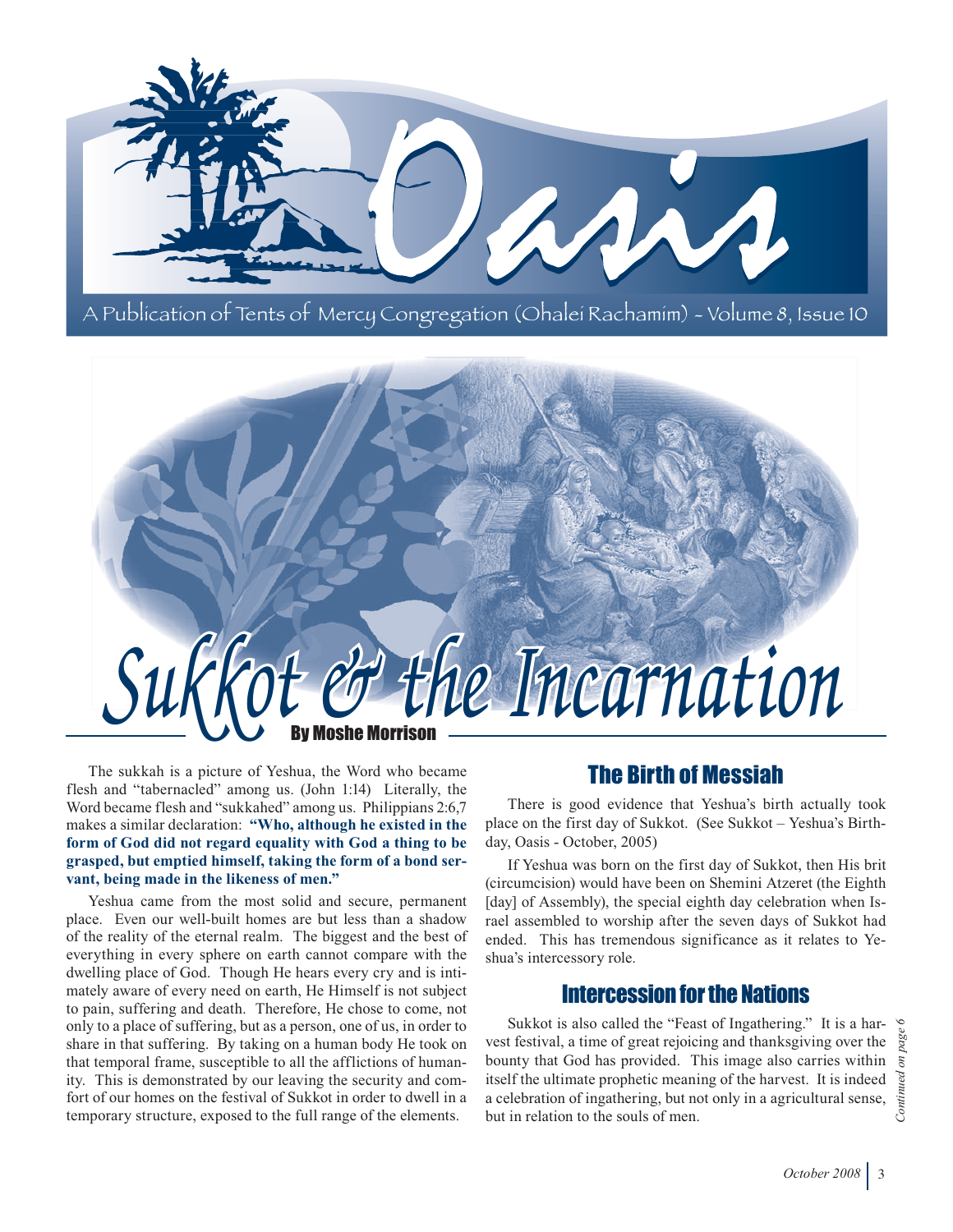In Numbers 29, we are told that on each of the first seven days of Sukkot the same sacrifices are offered with the exception of the number of bulls that were to be slain. On the first day there were 13, then 12 the next day, then 11 the next day and so on until the seventh day when there were seven. This makes a total of 70 bulls, the number traditionally understood to represent the nations of the world. God had called Israel to be a priestly nation, therefore, it was only natural that they do as a nation what priests were supposed to do - offer sacrifices on behalf of all nations to bridge the gap between them and God.

This is also connected to the prayers for rain that are part of the concluding Sukkot liturgy. Rain is both a picture of the word of God and the Spirit of God (Deuteronomy 32:2 and Isaiah 55:10, Ezekiel 39:29 and Isaiah 32:15), symbolic of that which is needed to prepare the hearts of the nations in the same way as natural rain was needed to achieve the agricultural harvest.

The sacrifices offered on behalf of the nations were to atone for sin. The outpouring of the Spirit on all humanity (Joel 2:28) would cause the transformation in their hearts and ultimately bring them in to the kingdom of God alongside of Israel.

On the eighth day only one bull was offered and that was specifically for Israel. One traditional comment on this says, "On the seven days of the feast of Tabernacles, the Israelites offered seventy bullocks for the seventy nations of the world. God said: 'Therefore on the eighth day there shall be an assembly for yourselves.' (Num. 29:35)

#### Gentiles and Jews

This ties together with the birth and "brit" (circumcision) of Yeshua in a very interesting way. In Romans 4:9-12, there is a discourse regarding Abraham as the father of both the uncircumcised and the circumcised.

Editor: *Martin Shoub* Graphic Design: *David Coddington* P.O.Box 1018 Kiryat Yam 29109, Israel Tel: +972 (4) 877-7921, Fax: +972 (4) 875-7792 E-mail: ohalei@netvision.net.il Stateside: c/o Tikkun Ministries P.O. Box 2997 Gaithersburg, MD 20886-2997 www.tents-of-mercy.org

**"Is this blessing upon the circumcised, or uncircumcised also? For we say, 'Faith was reckoned to Abraham as righteousness.' How then was it reckoned? While he was circumcised, or uncircumcised? Not while circumcised, but while uncircumcised;…that he might be the father of all who believe."**

So in a sense, Abraham was both a Gentile and a Jew, in order for him to be the father of the faithful from both groups.

Yeshua can be seen in a similar light. It is true that He was born of a Jewish mother, but the official entrance into the household of Israel by the Abrahamic covenant occurs on the eighth day at circumcision. So we could say that symbolically for the first seven days of His life, He was as it were, in appearance as a Gentile; like Abraham, uncircumcised

Considering that Yeshua was born on the first day of Sukkot, Israel's priestly role on behalf of the nations was taking place every day during the first week of His life, He who was born to be the great high priest of Jews and Gentiles. Then, on the eighth day, when the focus was turned back to Israel, He was ushered into the fold of His people through the covenant of circumcision. It then could be said of Him that He would be both **"a light of revelation to the Gentiles, and the glory of his people Israel."** (Luke 2:32)

#### The Climax of the Age

In this we also have a hint of the climax of the age, when, after ministering to the nations, Yeshua reveals Himself to His own people. This is confirmed symbolically in the story of Joseph who was a type of the Messiah. Through his hand the whole world received bread in time of famine (Genesis 41:57), yet he insisted that all the Gentiles of his house leave him alone with his brothers (a symbolic picture of the whole Jewish nation) when he revealed himself to them (Genesis 45:1).

Rav Shaul speaks to this in Romans 11. Though the wild olive branches of the Gentiles have been grafted onto the cultivated plant from which natural Jewish branches have been broken, that is not the end of the story.

**"For I do not want you, brethren, to be uninformed of this mystery, lest you be wise in your own estimation, that a partial hardening has happened to Israel until the fullness of the Gentiles has come in; and thus all Israel will be saved; just as it is written."** (Romans 11:25,26)

It is easy to see in Sukkot both Jewish nationalism and universalism. What has been missed for so many centuries is the same combination in the Incarnation. With the exception of blatant anti-Semites, it has pretty much been recognized in the Church world that Yeshua was born a Jew. However, it has not gone much beyond that. But the Jewishness of Yeshua extends beyond the incidentals of His birth and upbringing. It is intimately connected to His return to, and the redemption of His people as a spiritual and national entity. The New Covenant of which Jeremiah prophesied and that Yeshua inaugurated is a national covenant with the house of Israel.

God opened the doors for the nations to enter the kingdom of God; however, a handful of Jewish believers here and there among the nations is not the ultimate fulfillment for which the Messiah gave His life. It is "all Israel" that is on His heart and is His goal. When we understand the festival of Sukkot as an illustration of, and a framework for the Incarnation, we see how Sukkot includes both the harvest from among the nations and the whole house of Israel gathered together in God's sukkah.  $\chi$ 



#### *Our Vision:*

*Tents of Mercy -* to participate in today's historic exodus by assisting Israel's returning exiles.

*No spectators in the Kingdom -* to be a worshiping, sharing community based in homes, equipping each one for service.

*Come back Yeshua -* to welcome Yeshua home to Israel, by restoring the Jewish roots of New Covenant faith.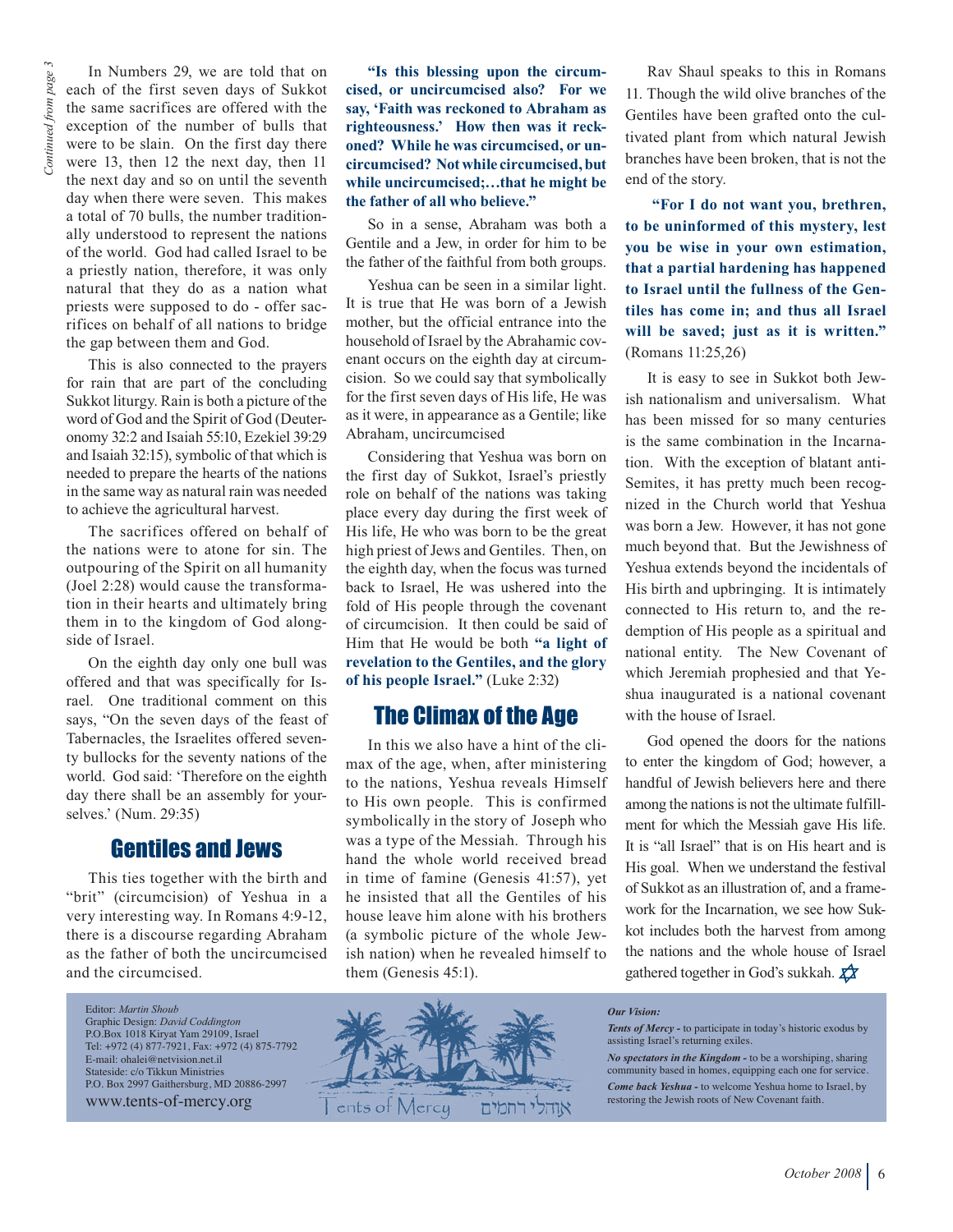# **Soldiers and Kibbutzniks:**

**Massive stone reinforced**<br>
bunkers and metal<br>
greet me, as I arrive at the peak of bunkers and metal silhouettes of soldiers Mt. Bental in the Golan Heights. Morning wind whips across the top of the hill, while a cool mist surrounds it, gradually being burned off under the August sun. To the north, Mt. Hermon, brown and snowless, pops up in the distant background like a 9,000 foot 3-D picture in a fold-out kids' book.

From this dramatic vantage point you can see close to 360 degrees, observing the far north-eastern corner of Israel, right up to our border with Syria. Such a strategic, commanding position no doubt contributed to Mt. Bental being the site of one of the largest tank battles in history and bloodiest in the Yom Kippur War of 1973. Syria's tanks outnumbered Israel's by 1500 to 160. In spite of being reduced to only seven tanks, the Israelis withstood Syria's attack, causing them to retreat! The bunker I described is no longer an active army base, but a monument to this battle and to the Israeli soldiers who died in defense of their country.

In practically every direction one sees orchards, vineyards and carefully tilled fields. This abundance is the fruit of God's blessings and the hard work of kibbutzniks, the residents of Kibbutz Merom Golan, the first kibbutz established in the region after the 1967 war. A large fruit packing facility testifies to the fertility of the landscape surrounding the mountain. Their kibbutz is nestled against